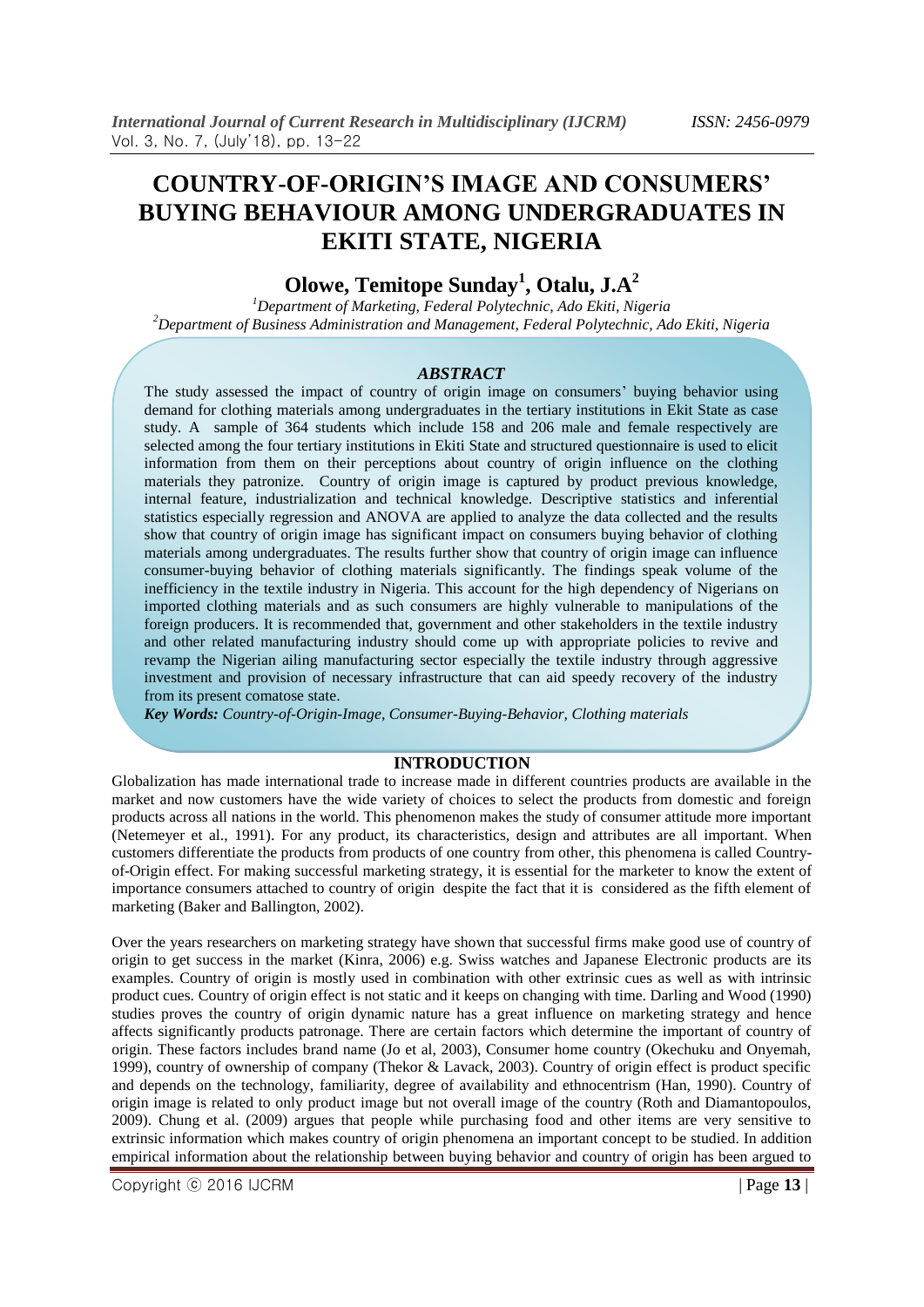be important for marketers in import dependent country like Nigeria (Ogenyi, 2012 ). This among others makes this study vital for marketing stakeholders in Nigeria.

However, country of origin image which comprise of attributes such as Products' Internal Features, Country-oforigin's Technical Knowledge, Consumers' Previous Knowledge, Country-of-origin's Degree of Industrialization. Have diverse influence on consumers buying behavior for products especially the clothing material. However, there relative effects remains largely controversial and hence there has been lack of consensus on the relative influence of these attributes an which one of them influences buying behavior of consumers most. There have been some researches around consumer buying behavior and country of origin image especially in the 20<sup>th</sup> century when globalization has expanded the scope of international trade. Again these researches are few on Nigeria but there are hosts of them on foreign countries especially developing countries that are also import dependent like Nigeria.

Consequently, this study hopes to contribute to the existing literatures by investigating the impacts of country of origin image on buying behaviors of clothing materials among the undergraduates of higher institutions in Ekiti State

### **LITERATURE REVIEW**

Parts and Vida (2011), The Eff ects of Consumer Cosmopolitanism on Purchase Behaviour of Foreign versus Domestic Products the measurement model is examined using a data set of 261 adult consumers and tested via structural equation modeling. The study results confirm the strong total eff ect of consumer cosmopolitanism in purchase behaviour and indicate a strong direct eff ect of this phenomenon on the behavioural out country-ofmanufacture come. The more cosmopolitan consumers' have a stronger tendency to buy foreign rather than local products.

Ivan (2010), his paper aims to examine the differences in consumers' attitudes towards domestic and foreign retailers in Croatia. The empirical analysis is based on data obtained from consumer survey. The data were analyzed using t-test, chi-square test and ANOVA. The results show that consumers perceive domestic retailers as being similar to foreign retailers on three out of four store attribute factors. Cluster analysis produced three consumer segments: (i) consumers who prefer domestic retailers (28%); (ii) consumers who prefer foreign retailers (17%); and (iii) indifferent consumers (55%). The significant differences across segments exist in retail patronage, but not in consumer spending behaviour and the attitudes towards buying Croatian-made products. It may be concluded that consumers' attitudes towards domestic and foreign retailers might predict retail patronage behaviour.

Long and Chun (2006), the purpose of this study is to explore the influence of the Country-of-origin image, product knowledge and product involvement on consumer purchase decision. Taiwan, China and the USA were the three countries selected for research into the Country-of-origin, insurance and catering services. Structured questionnaires and convenience sampling were used. Samples were collected from consumers in the Taipei area. A total of 400 questionnaires were distributed with convenience sampling method, and 369 effective samples were collected, the effective rate being 92.25 percent. Stepwise regression analysis was adapted to test hypothesis. The main findings were listed as follows: the Country-of-origin image, product knowledge and product involvement all have a significantly positive effect on consumer purchase decision; the Country-oforigin image has a significantly positive effect on consumer purchase decisions under different product involvement; and product knowledge has significantly positive effect on consumer purchase decisions under different product involvement.

Nyitor (2010), the objective of the study was to assess the effect that Country-of-origin and price have on efficacy of advertisements for a product. He employed experimental study ascertained the influence of Countryof-origin and price on advertisement efficacy involving an African population sample. Six hundred female and male undergraduates (with mean age =  $23.02$ ; SD=  $3.2$  years) were randomly drawn from a large university, to view a product advertisement that uniquely manipulated Country-of-origin and price for a fictitious brand of insecticide named Antsiest. Data analysis was done using one-way analysis of variance. It was found that individually and collectively, Country-of-origin and price did affect advertisement efficacy significantly. It was concluded that advertisers need to consider product's country of-origin and product's price when developing successful advertisement campaigns. Beyond advertisements, country of-origin and price also matter to buyers and consumers of products.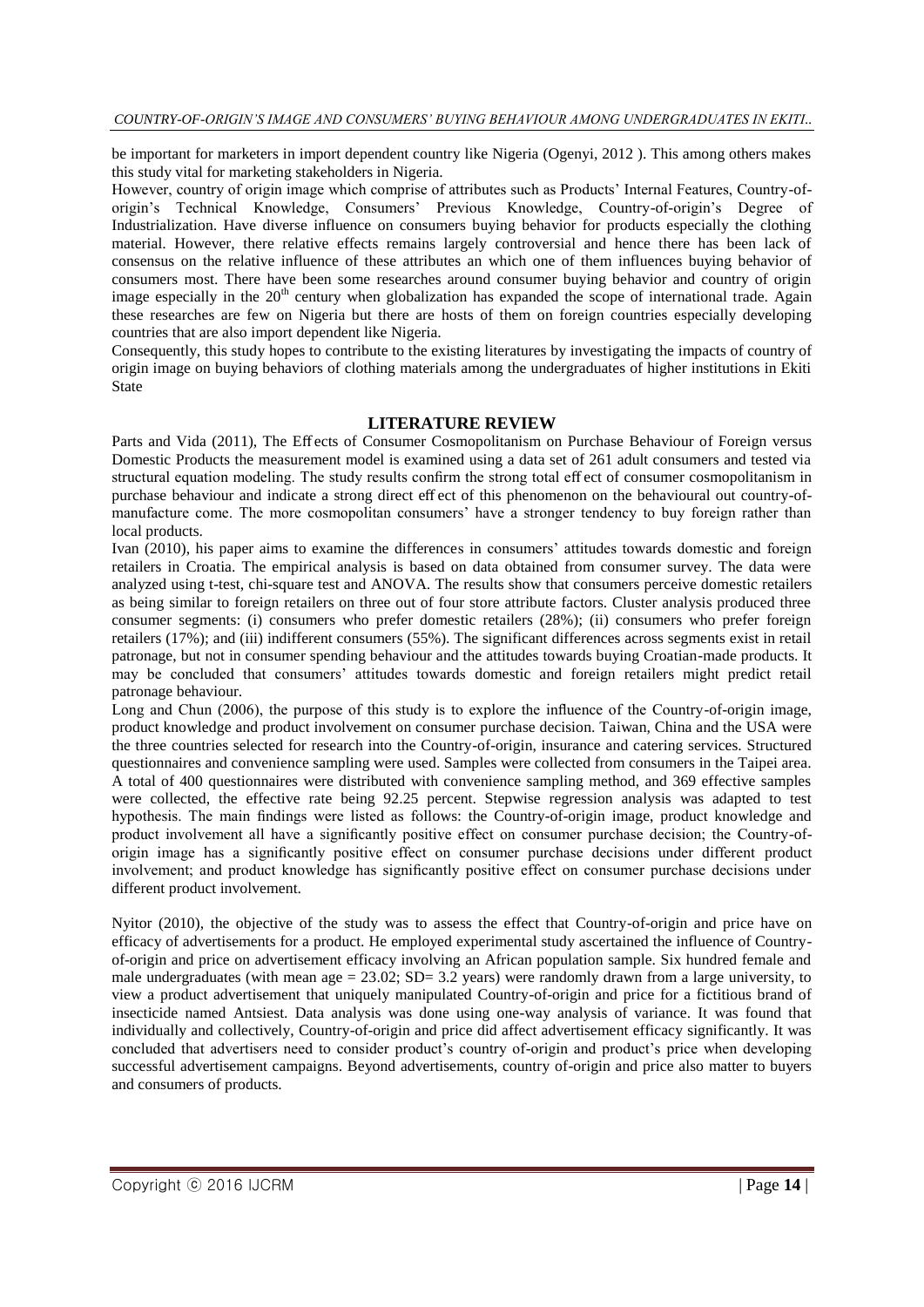#### **RESEARCH METHOD**

#### **Research Design**

This study employs a descriptive survey research design which will describe the influence of Country-of-origin (image, belief and integrity) have on consumers' buying behaviour among undergraduates of Ekiti State University. It is a descriptive research because it enables researcher to collect firsthand information from respondents. This study shall rely majorly on primary data. The required data were collected from students of the selected tertiary institutions in Ekiti State (Ekiti State University, Federal University, Oye Ekiti, Federal Polytechnic, Ado Ekiti, College of Education, Ikere Ekiti and College of Health and Technology, Ijero Ekiti). This study make use of 5 – point Likert Scaled questionnaire adapted from the work of Pavinee (2011) to gather data from the respondents'. The independent variables are belief, image and integrity while the dependent variable is consumers buying behaviour (proxy by repeat purchase behaviour).

#### **Population of the Study**

The population of this study was made up of all the 26, 611 students from selected institutions in Ekiti State as shown on Table 1.

| Tuole II I opulatoli Diotrioutoli Tuole |                                                 |                   |  |  |  |
|-----------------------------------------|-------------------------------------------------|-------------------|--|--|--|
| <b>ITEM NO.</b>                         | <b>INSTITUTION</b>                              | <b>POPULATION</b> |  |  |  |
|                                         | Federal University, Oye - Ekiti                 | 2.306             |  |  |  |
|                                         | Ekiti State University, Ado-Ekiti               | 13,783            |  |  |  |
|                                         | Federal Polytechnic, Ado Ekiti                  | 12, 262           |  |  |  |
|                                         | College of Education, Ikere Ekiti               | 7,660             |  |  |  |
|                                         | College of Health and Science Technology, Ijero | 2.600             |  |  |  |
|                                         | Ekiti                                           |                   |  |  |  |
| <b>Total</b>                            |                                                 | 26,611            |  |  |  |

**Table 1: Population Distribution Table**

**Source:** Author's Review, 2011

#### **Sample and Sampling Techniques**

A sample size of 394 were selected for this study. This number shall be gotten by applying the statistical formulae formulated by Yamane (1967), on the total population of the study.

The formulae is stated as follows

$$
n = N
$$

 $1 + N(e)^2$ n=anticipated total sample size

N= Population size

 $E=$  error term  $(0.05)$ 

Therefore the total sample size was calculated as:

 $n= 26,611$ 

$$
1+26,611(0.05)^2
$$

n= 394

From the above calculation, the sample size of the study is 394 respondents.

# **Sampling Technique**

This study adopts stratified random sampling technique in selecting the participating students of selected institutions because not all students of the population have an equal chance of selection. The sample was grouped into strata base on the population of each selected institution.

$$
n^* = \frac{n N^1}{N}
$$

Where  $n^*$  = sample for each selected institution, n= total study sample,  $N^1$  = Population of each selected institution,  $N =$  Population size.

Hence, the total sample computed as:

| S/N <sub>0</sub> | <b>Ekiti State Ministries</b>     | <b>Sample/Ministry</b> | <b>Respondents</b> |  |  |  |
|------------------|-----------------------------------|------------------------|--------------------|--|--|--|
| . .              | Federal University, Oye – Ekiti   | 394*2306/26.611        | 34                 |  |  |  |
| <u>.</u>         | Ekiti State University, Ado-Ekiti | 394*13,783/26,611      | 204                |  |  |  |
| J.               | Federal Polytechnic, Ado Ekiti    | 394*12.262/26.611      | 182                |  |  |  |
|                  |                                   |                        |                    |  |  |  |

**Table 2: Stratified Sample of each Selected Institution**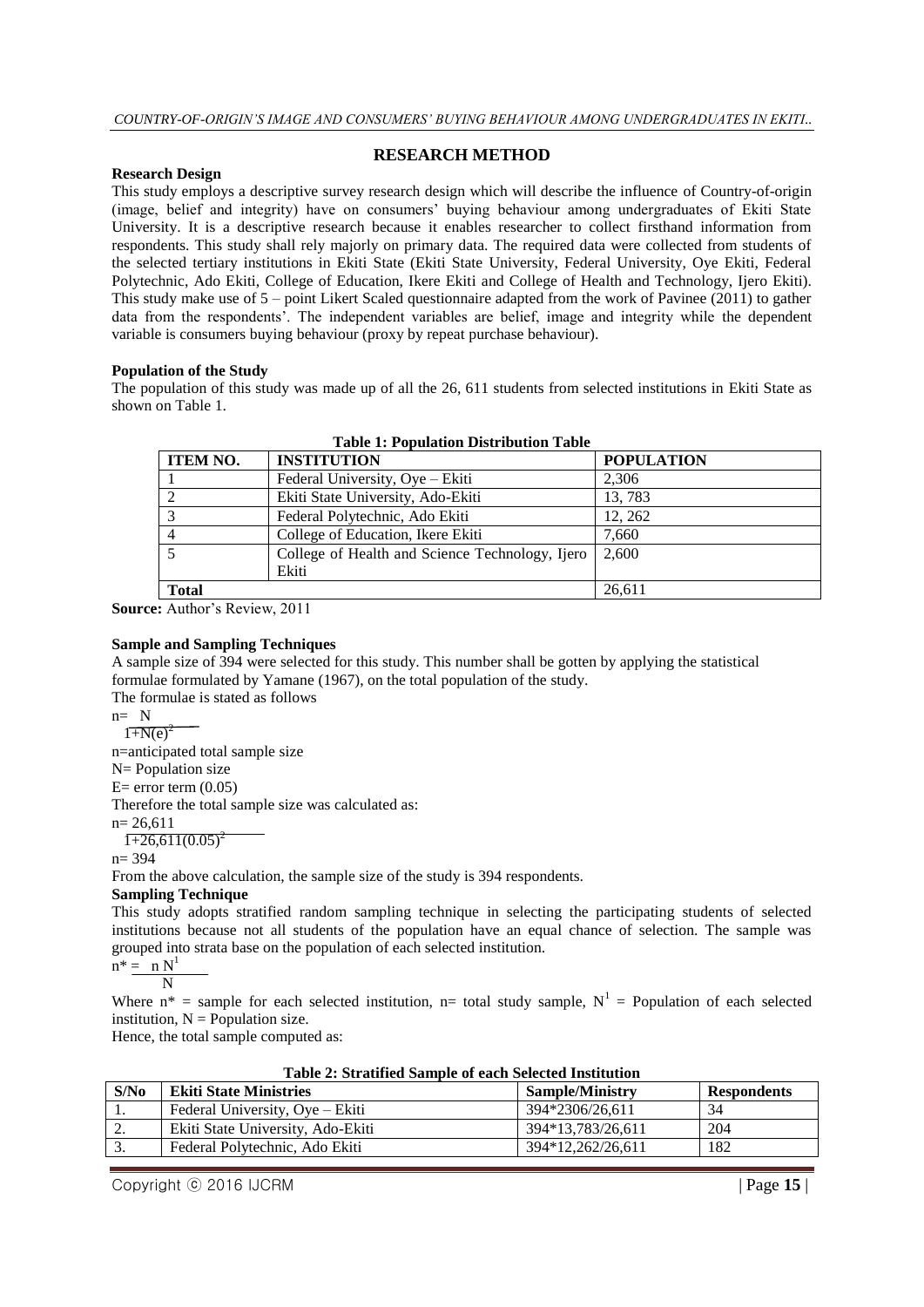|       | College of Education, Ikere Ekiti                                       | 394*7.660/26.611 |     |
|-------|-------------------------------------------------------------------------|------------------|-----|
|       | College of Health and Science Technology, Ijero Ekiti   394*2600/26,611 |                  | 39  |
| Total |                                                                         |                  | 394 |

**Source:** Author's Review, 2016

#### **Reliability of Research Instrument**

The construct reliability and internal consistency of the instrument was determined through Cronbach's Alpha coefficient. The Cronbach Alpha value for the study is  $0.876$  which is within the acceptable range of  $> 0.7$ , relying on the postulations of Delone and Mclean (2003).

#### **Validity of Research Instrument**

The questionnaire that was used to gather primary data needed for the study was validated through content and face validity. The validity was to ensure that the instrument measured what it is purported to measure. To ensure the content validity of the questionnaire used to assess each constructs, all items regarding the measurement of constructs were adapted from previous studies and carefully rewarded to fit the clothing industry.

#### **Model Specification**

Leveraging on Theory of Planned Behaviour by Ajzen (1980) and Consumer behavior theory by Lamb, Hair and McDaniel (2008), the relationship between the buying behavior and country of origin is expressed in tandem with model of Angahar and Alematu (2014). This model appears not to have been tested with Nigeria experience and consequently the model is stated thus:

 $CBB = \alpha + \beta_1 (IF) + \beta_2 (TN) + \beta_3 (CPN) + \beta_4 (IND) + e \dots$ 

Where, CBB is Consumers' Buying Behaviour, IF is Products' Internal Features, TN is Country-of-origin's Technical Knowledge, CPN is Consumers' Previous Knowledge, IND is Country-of origin's Degree of Industrialization.

#### **Method of Data Analysis**

Both descriptive and inferential statistics were used to analyze various data sourced for this study, the descriptive statistics include: Frequency Table and Simple Bar Charts. For the purpose of data analysis multiple regression analysis was employed.

#### **RESULTS AND DISCUSSION**

#### **Response Rate**

From the output of statistical estimation undertaken, there was 8% non response rate. That is, 8% of the entire respondents (20 out of 394) dully completed this section of the research instrument. Going by the volume of response rate (92%), it can be concluded that the chosen sample were appropriate for the study. Thus, it shows clearly that the method of instrument administration (employing student leaders of various campuses as research assistant for the purpose of questionnaire administration) was good enough for the study.

#### **Respondents' Description**

From Table 4.1, there were more females respondents covered in this study (57%) compared to their male counterparts (43%). However, the difference is not significant enough to suggest that the distribution has capacity to skew the result of the study's findings. The implication of this is that, the study is expected to generate balanced information from two groups. Of worthy note on this outcome is the study of Ogundipe (2016), which suggests that female students are more fashion conscious than their males' counterparts. Though, the author went further to describe female students' flair for fashion as an offshoot of their interactions with the male students, to the extent that male students are even considered the source of financial inspiration (more importantly with less privileged female students) for their female counterparts. The fact that this study has a fairly evenly distributed respondents in males and females respondents will further assist in determining the students; category that are more fashion conscious as well as predict what impacts their choice of fashion outfits.

Also, the sampled respondents were 26%, 23%, 20%, 16% and 15% (Table 4.1) distributed according to their preference for products from the following countries-of-origin respectively: France (Givenchy), Italy (Gucci), Paris (Louis Vuitton), Spain (Zara) and United Kingdom (Mark and Spencer). These categories of designers as well as countries-of-origin were chosen in line with the finding of Amine (2008), which suggests that, tertiary institution students prefer more of products originating from these countries (more importantly, where the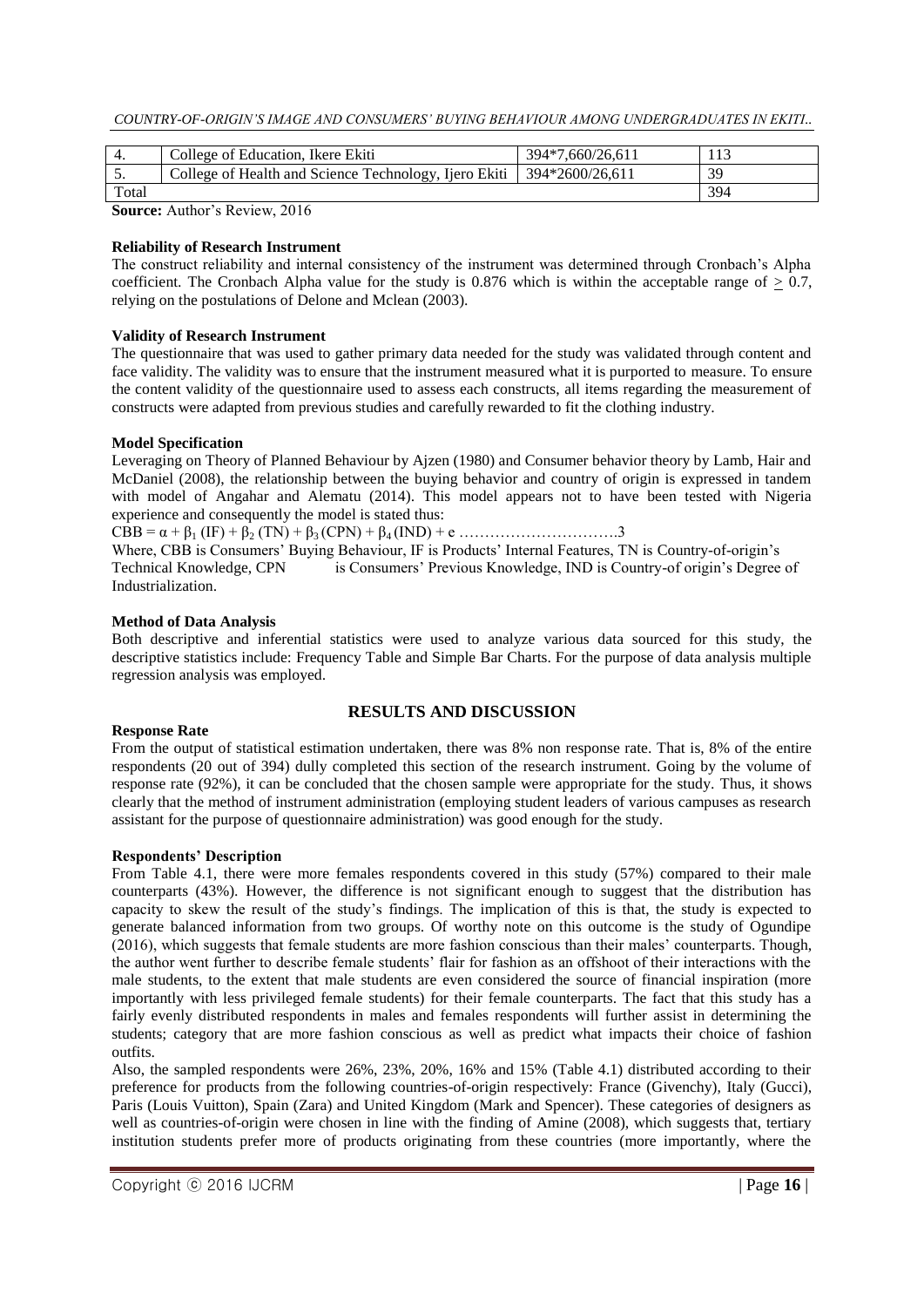consumers are from developing nations). Evaluating these percentage distributions, it can be concluded that, there appears to be a moderate variation between students' preference for each of the country's brand.

The country with the highest frequency (France) has 26%, whereas, the one with the least frequency (United Kingdom) has 15%. Interviewing the respondents on why minority went for products from the United Kingdom (UK), it was discovered that financial constraints (considering the exorbitant pricing of UK products occasioned by unfavourable exchange rate) necessitated their aspersion for UK products in recent time. The need for this interview was centered on observations during questionnaire administration, where students who were seen wearing UK brands declined their preference for the brand. These distributions therefore could not be said to be the reflection of consumers' preference, but a desire influenced by financial status.

Majority of the sampled respondents as shown in Table 4.1 were from Faculty of the Social Sciences (22%), followed by Faculty of Arts (16%) and Agric (15%). Faculty of Management Sciences has 14%, Science 11%, Engineering 8%, Education 6% and Law 5%. A cursory look at these percentage distributions suggests that there were more students from the Faculty of Agric than all other faculties. This is a bit worrisome, because, a careful examination of the anticipated sample distribution anticipates otherwise. The result gotten from this can be ascribed to the use of students as research assistants, a factor that may affect even distribution of research instruments. This however further suggests that the students used could have skewed the distribution of research instruments to their Faculties majorly. This menace would have been corrected if student leaders were chosen per Faculties, instead of institutional distribution. Of course, the choice of this method would have meant more expenses. However, this might not affect data output significantly, considering the fact that students are expected to exhibit homogeneous features, more importantly if they are selected from the same environment and or are exposed to the same environmental variables.

Table 3 equally depicts that majority of the sampled respondents were in 200 Level/OND II/Year II (28%) followed by 300 Level/HND I/Year III (22%), and 100 Level/OND I/Year I (21%). 400 and 500 Levels accounted for the least number of respondents (15% and 13% respectively). These distributions are not strange to the study, since institutions covered includes the College of Education and Polytechnics, where their academic programme terminates at Year III and HND II respectively. Only the University system has few of her programmes running for greater than or equal 5 years (Engineering, Law and Medicine).

|       | <b>Table 4.3:</b><br>Respondents' Distribution by Demographic Characteristics |           |                |  |  |  |
|-------|-------------------------------------------------------------------------------|-----------|----------------|--|--|--|
| Item  |                                                                               | Frequency | Percentage (%) |  |  |  |
|       | <b>MALE</b>                                                                   | 158       | 43.41          |  |  |  |
| Valid | <b>FEMALE</b>                                                                 | 206       | 56.59          |  |  |  |
|       | Total                                                                         | 364       | 100.0          |  |  |  |
|       | <b>FRANCE/GIVENCHY</b>                                                        | 95        | 26.1           |  |  |  |
|       | <b>ITALY/GUCCI</b>                                                            | 83        | 22.8           |  |  |  |
| Valid | PARIS/LOUIS VUITTON                                                           | 73        | 20.1           |  |  |  |
|       | SPAIN/ZARA                                                                    | 57        | 15.7           |  |  |  |
|       | <b>UK/MARK &amp; SPENCER</b>                                                  | 56        | 15.4           |  |  |  |
|       | Total                                                                         | 364       | 100.0          |  |  |  |
|       | <b>MGT</b>                                                                    | 53        | 14.6           |  |  |  |
|       | SOC SC                                                                        | 83        | 22.8           |  |  |  |
|       | <b>SCIENCE</b>                                                                | 43        | 11.8           |  |  |  |
|       | <b>AGRIC</b>                                                                  | 55        | 15.1           |  |  |  |
| Valid | <b>ARTS</b>                                                                   | 59        | 16.2           |  |  |  |
|       | <b>ENGINEERING</b>                                                            | 30        | 8.2            |  |  |  |
|       | <b>EDUCATION</b>                                                              | 22        | 6.0            |  |  |  |
|       | LAW                                                                           | 19        | 5.2            |  |  |  |
|       | Total                                                                         | 364       | 100.0          |  |  |  |
| Valid | 100L                                                                          | 76        | 20.9           |  |  |  |

| <b>Table 4.3:</b> |  | <b>Respondents' Distribution by Demographic Characteristics</b> |
|-------------------|--|-----------------------------------------------------------------|
|-------------------|--|-----------------------------------------------------------------|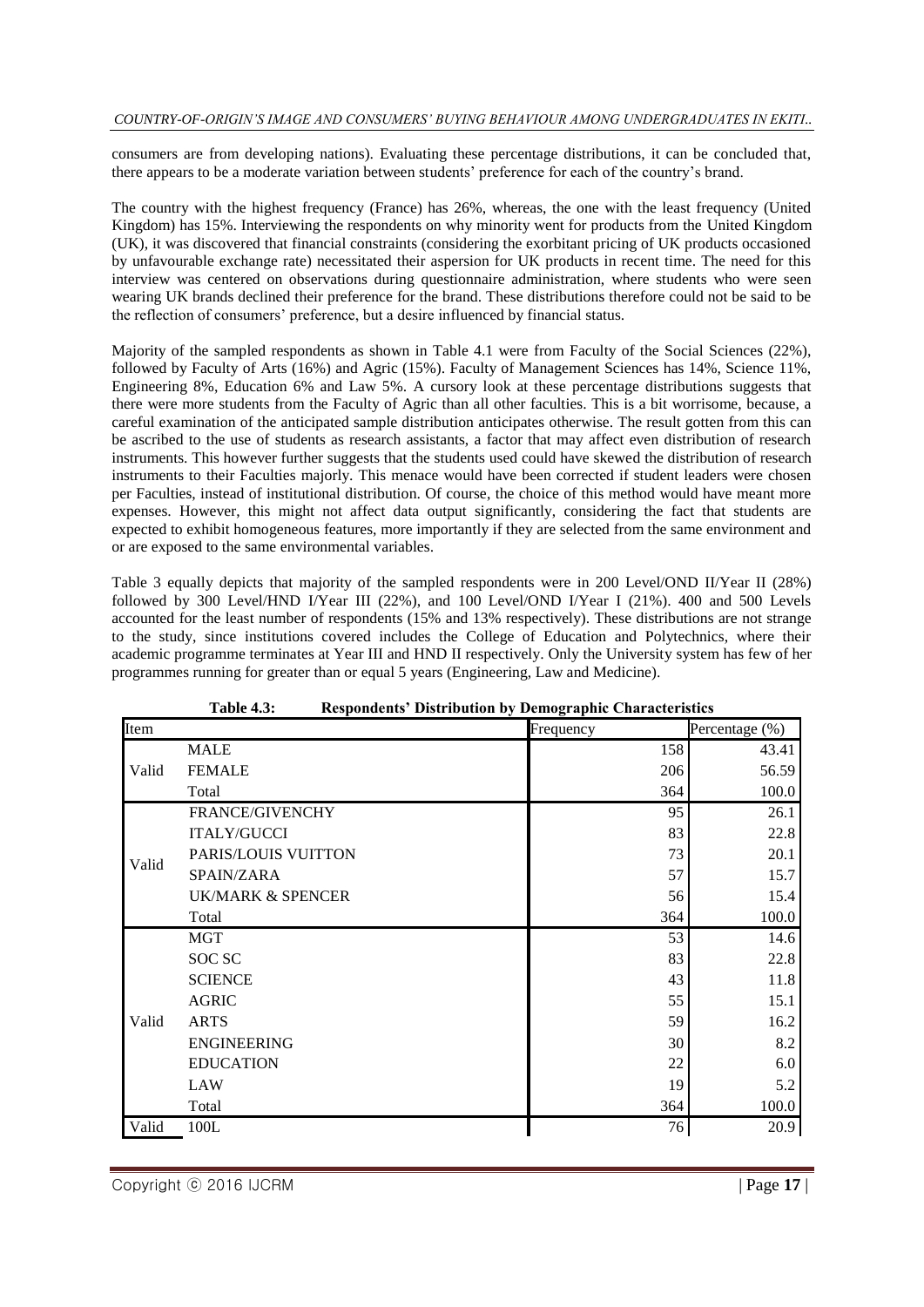*COUNTRY-OF-ORIGIN'S IMAGE AND CONSUMERS' BUYING BEHAVIOUR AMONG UNDERGRADUATES IN EKITI..*

| 200L   | 103 | 28.3  |
|--------|-----|-------|
| 300L   | 80  | 22.0  |
| $400L$ | 55  | 15.1  |
| 500L   | 50  | 13.7  |
| Total  | 364 | 100.0 |

**Source:** Output of Author's Data Analysis (2017)

### **Discussion of Findings**

Based on country-of-origin's classification of Angahar and Alematu (2014), products' internal features, country's technical knowledge, consumers' previous knowledge and country's industrialization status were used as proxies for country-of-origin's image. From Table 4.3, it was found that collectively, all the proxies of the independent variable, country-of-origin's image exhibits a coefficient of multiple correlation and determination (R and  $R^2$ ) values of 0.682 and 0.459 respectively. Relying on the classification of Oyesiku (1995), the value of  $R = 0.682$  implies a positive and high correlation between consumers' buying behaviour and country-of-origin's image. The implication of this is that, as country-of-origin's image improves, consumers' buying behaviour will equally improve. Determining the degree of change to be expected as a result of unit change in country-oforigin's image,  $R^2$  value of 0.459 indicates that country-of-origin's image will only account for 45.9% change in consumers' buying behaviour. From this study, variables other than country-of-origin's image were seen as being accountable for the remaining 54.1% change in consumers' buying behaviour of clothing materials among students of tertiary institutions in Ekiti State.

Comparing this with the existing position in literature, this result, though varies in values of R and  $R^2$ , it is still in line with previous authors' position on the expected relationship between country-of-origin's image and consumers' buying behaviour of clothing materials. Such studies include Ogundipe (2016), Vesela and Zich (2015) and Ghosh and Datta (2012). This shows that consistently and up till recently, researchers are of the opinion that manufacturers of clothing materials should pay adequate attention to country-of-origin's image while making efforts towards producing clothing materials meant for students market.

Assessing the explanatory variables (proxies of country-of-origin's image), Table 4.2 shows that, country-oforigin's technical knowledge is of more significance to students while choosing clothing materials, going by the **t** value of 4.041. Though, Angahar and Alematu (2014) felt it does not take the place of variable of the first order in predicting consumers' buying behaviour, but the fact that the previous study was carried out in developed nation compared to the current study being carried out in developing nation, where Nigeria depends mainly on imported fabrics could necessitate this divergence of result. Products' internal feature was ranked second amongst variables of the country-of-origin's image at **t** value of 2.754.

A careful observation of Table 4.2 revealed that all the four proxies of country-of-origin's image were significant, but, only two exhibits positive relationships while two also exhibits negative relationship. The two proxies of country-of-origin's image that exhibits negative relationships are consumers' previous knowledge of the product and country-of-origin's degree of industrialization at **t** values of -5.970 and -8.362 respectively. This implies that the duo have negative impact on consumers' buying behaviour. This negates the position of theory anyway, but, it is worthy to note that majority of previous studies reviewed were conducted in developed economy, where clothing materials were manufactured locally, unlike the Nigerian economy which is import dependent.

This little dissimilarity has the capacity of affecting output of results of findings. In an import dependent economy, where locally manufacturers are involved in pirating clothing goods to arrest consumers' interest, consumers who had suffered from this tendency by buying substandard clothing materials claimed to have originated from foreign countries are likely to be negatively influenced by previous products' experience. Also, when a country's degree of industrialization is high, it has the tendency of improving quality standards and class, thus attaching premiums to pricing and for an economy in recession, the fact that quality has lead to price increase by way of higher industrialization may affect consumers' buying behaviour negatively.

Summarily, the relationship between the proxies of country-of-origin's image and consumers' buying behaviour can be expressed as:

CBB = 4.042 + 0.393IF + 1.035TN – 0.899CPN – 0.697IND + 0.26154…………………………..(1)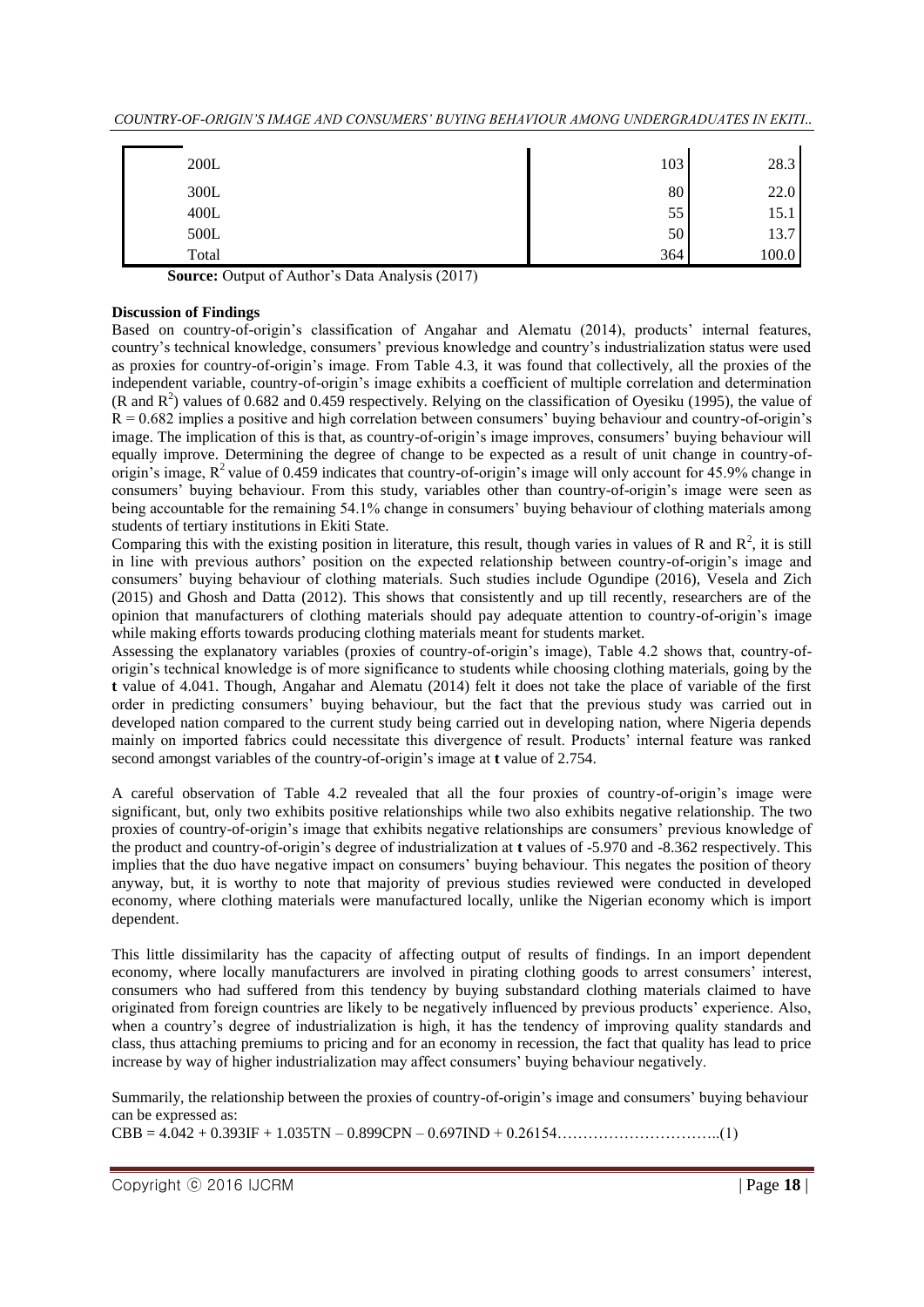# **Table 4. Regression Coefficients of Country-of-origin's Image and Consumers' Buying Behaviour**

| $\overline{\phantom{a}}$             |                                    | $\cdot$    |                              | . .      |      |
|--------------------------------------|------------------------------------|------------|------------------------------|----------|------|
| Model                                | <b>Unstandardized Coefficients</b> |            | Standardized<br>Coefficients | T        | Sig. |
|                                      | B                                  | Std. Error | Beta                         |          |      |
| (Constant)                           | 4.042                              | .087       |                              | 46.538   | .000 |
| <b>INTERNAL FEATURES</b>             | .128                               | .046       | .393                         | 2.754    | .006 |
| <b>TECHNICAL</b><br><b>KNOWLEDGE</b> | .283                               | .070       | 1.035                        | 4.041    | .000 |
| PRODUCT PREV<br><b>KNOWLEDGE</b>     | $-.278$                            | .047       | $-.899$                      | $-5.970$ | .000 |
| <b>INDUSTRIALISATION</b>             | $-.242$                            | .029       | $-.697$                      | $-8.362$ | .000 |

a. Dependent Variable: CONSUMER BUYING BEHAVIOUR **Source:** Output of Author's Data Analysis (2017)

#### **Table 5: Model Summary of Country-of-origin's Image and Consumers' Buying Behaviour**

| Model |                   | R Square | Adjusted R | I Std. Error of the |
|-------|-------------------|----------|------------|---------------------|
|       |                   |          | Square     | Estimate            |
|       | .682 <sup>a</sup> | 465      | .459       | 26154               |

a. Predictors: (Constant), INDUSTRIALISATION, PRODUCT PREV KNOWLEDGE, INTERNAL FEATURES, TECHNICAL **KNOWLEDGE** 

**Source:** Output of Author's Data Analysis (2017)

#### **Hypotheses Testing**

Arising from the results of analysis on individual variables, the three hypotheses formulated were tested as indicated in the ANOVA Tables 4.9, 4.10 and 4.11. The choice of ANOVA was occasioned by the size of sampled respondents.

**Hypothesis:** *Country-of-origin's image has no significant effect on consumers' buying behaviour among undergraduates in Ekiti State*

As revealed in Table 6, F-statistics calculated value is 77.769 significant at 1% and 5% level of significance. This is higher than the residual value of 24.488 and as such, the null hypothesis is rejected. Meaning, countryof-origin's image has significant effect on buying behaviour of clothing materials among undergraduates in Ekiti State.

| THE V. TERM THE RESIDENCE OF THE POLITICS IS |            |                |     |             |        |                   |  |
|----------------------------------------------|------------|----------------|-----|-------------|--------|-------------------|--|
| Model                                        |            | Sum of Squares |     | Mean Square |        | Sig.              |  |
|                                              | Regression | 21.278         |     | 5.320       | 77.769 | .000 <sup>b</sup> |  |
|                                              | Residual   | 24.488         | 358 | .068        |        |                   |  |
|                                              | Total      | 45.767         | 362 |             |        |                   |  |

#### **Table 6: ANOVA Table for Test of Hypothesis I**

a. Dependent Variable: CONSUMER BUYING BEHAVIOUR

b. Predictors: (Constant), INDUSTRIALISATION, PRODUCT PREV KNOWLEDGE,

INTERNAL FEATURES, TECHNICAL KNOWLEDGE

**Source:** Output of Author's Data Analysis (2017)

# **CONCLUSIONS AND RECOMMENDATIONS**

From the results of data analysis, it is evident that the all the three variables used in measuring possible of countries-of-origin's influence (image, belief and integrity) adapted from the theoretical postulations of Angahar and Alematu (2014) were found significant as they affects clothing buying behaviour among undergraduates in Ekiti State. This result is in line with the findings of Shazhad (2014) though the study was more on image and beliefs but the results showed that country of origin image and beliefs play significant role in consumer buying behviour especially for a developing economy.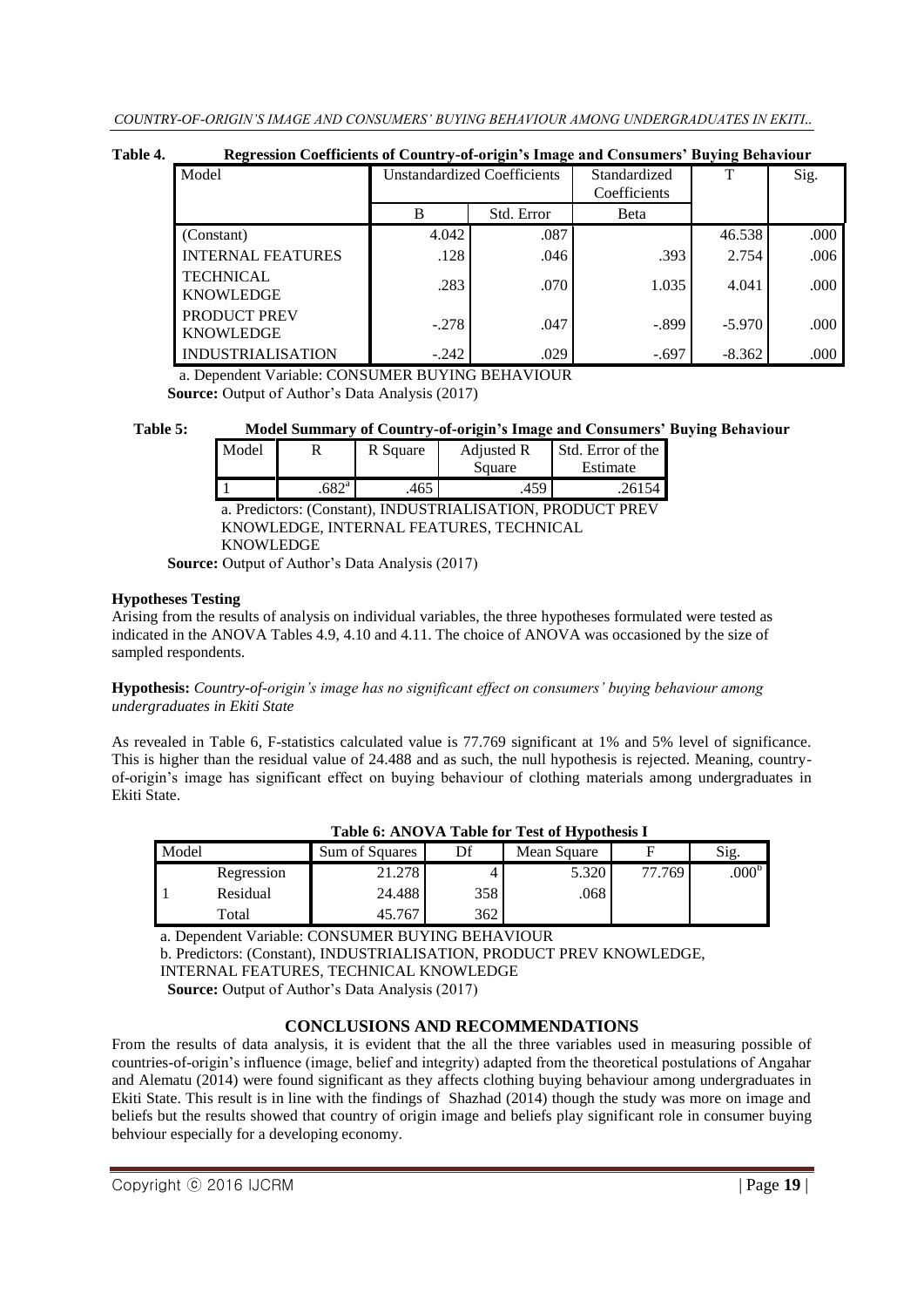#### *COUNTRY-OF-ORIGIN'S IMAGE AND CONSUMERS' BUYING BEHAVIOUR AMONG UNDERGRADUATES IN EKITI..*

Notwithstanding, the findings especially on image is contrary to the conclusion from the study if Javed (2013) who investigated the Pakistani economy and discovered that country of origin image might not play significant role in determining the buying behavior of fabrics in Pakistan but play dominant role in buying behavior of electronics and cosmetics. The reason for this might not be unconnected with the fact that Pakistan fabrics are largely patronized locally since they are one of the leading fabrics producers in the Asian axis. This difference in result is expected because unlike Pakistan, Nigerian textile industry that could create a good image for the locally made fabrics have been in comatose since the Nigerian economy became deregulated in 1985. The influx of foreign clothing materials and depreciation in productive capacity due to the neglect of the industry as a result of more attention given to the oil sector at the expense of the manufacturing sector further compounded the woes of the textile industries (Ogenyi, 2010). Within the last two and a half decades about 70% of the entire textile manufacturing firms in Nigeria have folded up (NBS, 2014, MAN, 2015). This singular reason has made the teeming clothing materials consumers in Nigeria to be completely subservient to imported clothing materials that are consistently being manipulated to attract the attentions of Nigerians depending on the country of origin.

Findings from this research work have also shown that clothing materials buying behavior are more positively affected by the level of attractiveness than the level of industrialization of the country of origin. The implication of this is that clothing consumers are less concerned about how industrialized the country of origin of a clothing material is so far the cloth is a foreign product and attractive. This goes in line with the position of Ogenyi (2010) that Nigerian consumers are much more concern with extrinsic value of a product than the intrinsic value which determines the quality of the product. However, the Yi Chai (2004) argued that this might not be the case for all categories of products. According to him consumers might prefer the intrinsic value of electronic gadgets than the extrinsic value but since the focus of this study is on clothing materials that is more outwardly displayed than electronics, hence attractiveness might be of more significance importance to buying behavior of consumers.

The study concluded that, firms that are export based, that is, companies that export their products to developing economy like Nigeria, must pay adequate attention to what consumers sees them as (in terms of image). The image of a particular country is a significant determinant of consumers' patronage and by extension, firms that are operating within the national territory also contributes to country's image because they are the ones producing items that outsiders will see and rank their nation of domicile.

The inefficiency in the real sector of the Nigerian economy has again been brought to the fore by the findings from this research work. The neglect of the manufacturing sector since the discovery of oil is the beginning of the problem of the Nigerian textile industry that supposed to bring about less dependent on foreign clothing materials. The problem of the textile industry was compounded when the country adopted economic deregulation without increased investment in the textile industry. This rendered the industry competitively weak as the influx of imported clothing materials increase as a result of excessive opening of the Nigerian economy to outside world.

- (i) Countries should empower agencies whose responsibilities are to monitor products' quality and standard (more importantly products that are produced for exportation into other countries) such that they will always ensure that sub-standard products are not in any way exported from their countries. This is to ensure that countries don't encourage negative national integrity across national boundaries.
- (ii) Firms that are resident in countries that are sophisticatedly industrialized should ensure that clothing materials being exported to developing nations are of competitive pricing.

## **REFERENCES**

- [1] Aboulnasr, K. (2007). Consumers' response to foreign made products: the effect of product category involvement. *Marketing Management Journal*, 17(2), 47-55.
- [2] Ahmed, S.A. & D'Astous, A. (2008).Antecendents, Moderators and Dimensions of Country-of-origin Evaluations, *Journal of International Marketing Review*, 25(1), 75-106.
- [3] Amine, L.S. (2008). Country-of-origin, Animosity and Consumer Response: Marketing Implications of Anti-Americanism and Francophobia, *International Business Review*, 17(4), 402–422.
- [4] Balabanis, G. & Diamantopoulos, A. (2004). Domestic Country Bias, COUNTRY-OF-ORIGIN Effect and Consumer Ethnocentrism.*Journal of the Academy of Marketing Science*, 32(1), 80-91.
- [5] Bae, S. W. & Lee, D. (1999). Effects of partitioned Country-of-origin information on buyer assessment of binational products. *Advances in Consumer Research*, 26 (3), 344-351.

Copyright ⓒ 2016 IJCRM | Page **20** |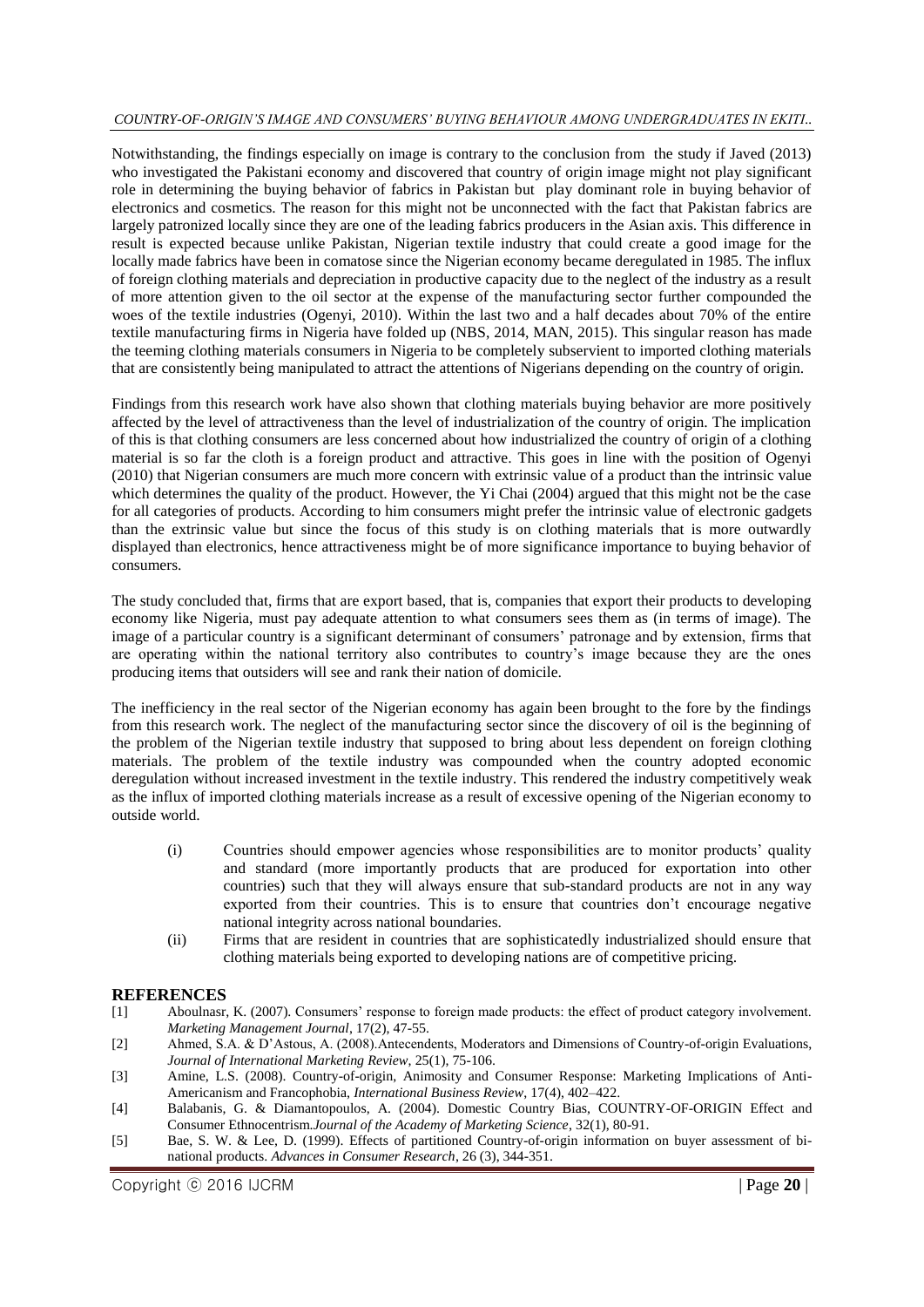- [6] Baughn, C. C., & Yaprak, A. (1993). Economic nationalism: conceptual and empirical development. *Political Psychology,* 17(4), 759-778.
- [7] Cattin, P., Jolibert, A. & Lohnes, C. (1982). A Cross-Cultural Study of Made In Concepts. *Journal of International Business Studies*, 131-141.
- [8] Chattalas, M., Kramer, T. & Takada, H. (2008). The impact of national stereotypes on the Country-of-origin effect: a conceptual framework. *International Marketing Review*, 25(1), 54-74.
- [9] Chao, P. (1998).Impact of Country-of-origin Dimensions on Product Quality and Design Quality Perceptions. *Journal of Business Research*, 42(1), 1-6.
- [10] DeVito, J. A. (2002). *Essentials of human country-of-manufacturemunication.4th ed.* Boston: Allyn and Bacon.
- [11] Dodds, B.K., Monroe, K.B. & Grewal, D. (1991). Effect of price, brands and store information on buyers' product evaluation. *Journal of Marketing Research*, 28, 307-19.
- [12] Ehrlich, J. J. (1973). *The social psychology of prejudice*.New York: Wiley.
- [13] Fishman, L. J. (1956). An examination of the process and function of social stereotyping. *Journal of Social Psychology*, 43(1), 27-64.
- [14] Gardner, B. B. & Levy, S. J. (1955).The product and the brand, *Harvard Business Review*, 33(2), 33-39.
- [15] Grewal, D., Monroe, K. B., & Krishnan, R. (1998). The effects of price-country-of-manufactureparison advertising on buyers' perceptions of acquisition value, transaction value, and behavioural intentions. *The Journal of Marketing,* 62(2), 46-59.
- [16] Gurhan-Canli, Z., & Maheswaras, D. (2000), Cultural Variations in Country-of-origin Effects. *Journal of Marketing Research,* 37(3), 309-317.
- [17] Gutman, J. (1982). A Means-End Chain model based on consumers' categorization process. *Journal of Marketing*, 46 (2), 60-72.
- [18] Hamazaoui-Essoussi, L., & Merunka, D. (2006).The Impact of Country of Design and Country of Manufacture on Consumer Perceptions of Bi-national Products' Quality: An Empirical Model based on the Concept of Fit. *The Journal of Consumer Marketing*, 23(3), 145–155.
- [19] Insch, G. S., & McBride, J. B. (2004). The impact of Country-of-origin cues on consumer perceptions of produce quality: A bi-national test of decountry-of-manufactureposed Country-of-origin contrast. *Journal of Business Research*, 57(3), 256-265.
- [20] Ivan, D. A. (2010). Attitudes and purchasing behaviour of consumers in domestic and foreign food retailers in Croatia. *Preliminary country-of-manufacturemunication*, 28 (3), 113-133.
- [21] Jaffe, E.D., & Nebenzahl, I. D. (1984). Alternative questionnaire formats for country image studies. *Journal of Marketing Research*, 21(4), 463-471.
- [22] Johansson, J. K., Douglas, S. P., & Nonaka, I. (1985). Assessing the impact of Country-of-origin on product evaluations. *Journal of Marketing Research*, 22, 388-396.
- [23] Keegan, W. J., & Schlegelmilch, B. B. (2001). *Global marketing management: A European perspective.* London: Prentice-Hall.
- [24] Lamb, C. W., Hair, J. F., & Mcdaniel, C. (2009). *Essentials of Marketing, 6th Edition.* Neil Marquardt: Mason.
- [25] Lee, J. K., & Lee, W. N. (2009). Country-of-origin Effects on Consumer Product Evaluation and Purchase Intention: The Role of Objective versus Subjective Knowledge. *Journal of International Consumer Marketing*, 21(2), 137-151.
- [26] Lee, M. & Lou, C. C. (1996). Consumer reliance on intrinsic and extrinsic cues in product evaluations: A conjoint approach*. Journal of Applied Business Research*, 12(1), 21-30.
- [27] Moorman, C., Deshpandé, R., & Zaltman, G. (1993). Factors Affecting Trust in Market Research Relationships. *Journal of Marketing*, 57(1), 81-101.
- [28] Monroe, K. B. (1982). The influence of price on product perceptions and product choice. *Advances in Consumer Research*, 9(1), 206-209.
- [29] Nyitor, A. S. (2010). Impact of Country-of-origin and Price on Product's Advertisement Efficacy. *Journal of social science*, 24 (3), 193-201.
- [30] Osei, M. J., Lawer, J., & Aidoo, D. R. (2012). Consumers' Use and Understanding of Food Label Information and Effect on their Purchasing Decision in Ghana; A Case Study of Kumasi Metropolis. *Asian Economic and Social Society*, 2 (3), 351-365.
- [31] Pappu, R., Quester, P. G., & Country-of-originksey, R. W. (2007). Country image and consumer-based brand equity: Relationships and implications for international marketing. *Journal of International Business Studies*, 38(5), 726-745.
- [32] Papadopoulos, N., & Heslop, L. A. (2002). Country equity and country branding: Problems and prospects. *Journal of Brand Management*, 9(4/5), 294-314.
- [33] Roth, M. S., & Romeo, J. B. (1992). Matching Product Category and Country Image Perceptions: A Framework for Managing Country-of-origin Effects. *Journal of International Business Studies*, 3, 477-485.
- [34] Rokeach, M. (1973).*The Nature of Human Values.* New York: Free Press.
- [35] Russell, D. W., & Russell, C. A. (2006). Explicit and implicit catalysts of consumer resistance: The effects of animosity, cultural salience and COUNTRY-OF-ORIGIN on subsequent choice. *International Journal of Research Marketing*, 23(3), 321-331.